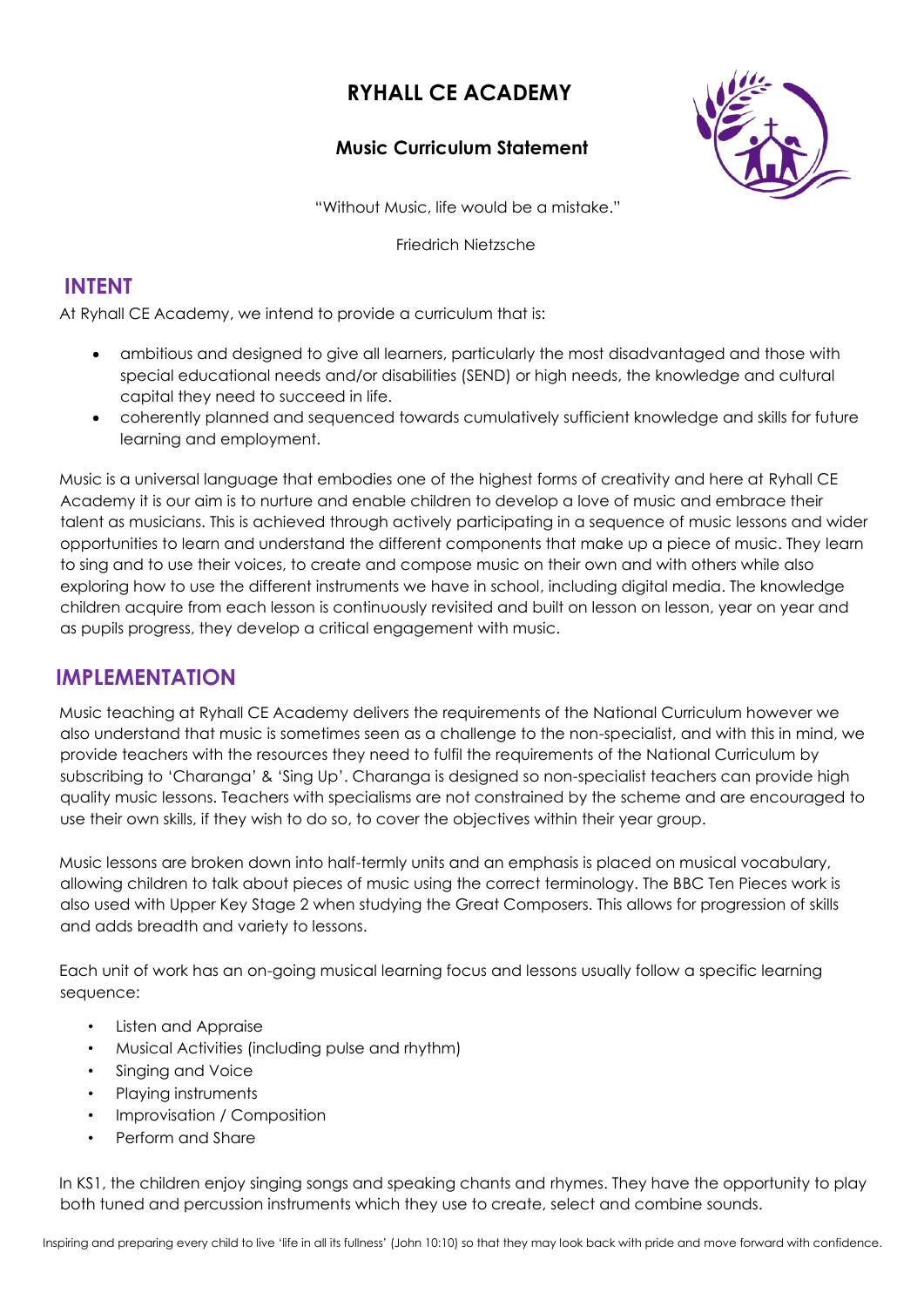Children in KS2 build on the skills acquired in KS1 so that, by the end of Year 6, they sing and play with increasing control and self-confidence. They deepen their understanding of music in the world and the significance of music through history. Children are encouraged to explore their own musical preferences and discuss these with confidence.

Children in all Key Stages also listen and move to a wide range of music, including the suggested list within Appendix 2 of the Model Music Curriculum (March 2021).

## **IMPACT**

An assessment framework is designed and used to support moderation of standards across the year group and across the school. Formative assessments help to determine individual attainment and progress over time and against end of year/Key Stage expectations.

Here at Ryhall CE Academy, we cherish opportunities to share our musical creations as a school. Therefore, we provide children with the opportunity to take part in church services (e.g. Harvest, Remembrance, Christmas, Candlemas, Easter) as well as singing assemblies, nativity play (R/KS1), a LKS2 and UKS2 Musical and Music Celebration events (performing to both audiences of children and parents/family members). Alongside this we also have our KS2 School Choir which welcomes all children who enjoy singing. The choir performs in the local area. This provides children with the experience of preforming as well as encouraging those who feel confident are encouraged to perform solo. Our KS2 Arts Council, which welcomes all pupils

who enjoy any aspect of the visual (and performing) arts, works with the Headteacher (Music Subject Lead) to ensure that the Arts have a high profile across the school. This led us to achieve the Artsmark Gold Award in 2019 as well as the recommendation from the Northamptonshire and Rutland Music Hub to become a Music Mark Member in 2021 as a recognition of our commitment to Music.



### **Our Golden Threads**

| <b>Subject Name: Music</b>                                      | <b>Subject lead: Ms Katy Walker</b>                                    |                                                             | Date 2021-2022                                               |  |
|-----------------------------------------------------------------|------------------------------------------------------------------------|-------------------------------------------------------------|--------------------------------------------------------------|--|
| How do the following 'Golden Threads' work within this subject? |                                                                        |                                                             |                                                              |  |
| <b>CHRISTIAN VALUES</b>                                         | <b>LANGUAGE RICH</b>                                                   | <b>KNOWLEDGE RICH</b>                                       | <b>ACTIVE AND ENRICHED</b>                                   |  |
| RESILIENCI                                                      |                                                                        |                                                             |                                                              |  |
| This subject supports our<br>Christian<br>Values by             | This subject supports<br>children's language use<br>and acquisition by | This subject provides<br>children with rich<br>knowledge by | This subject allows for<br>active and engaged<br>learners by |  |